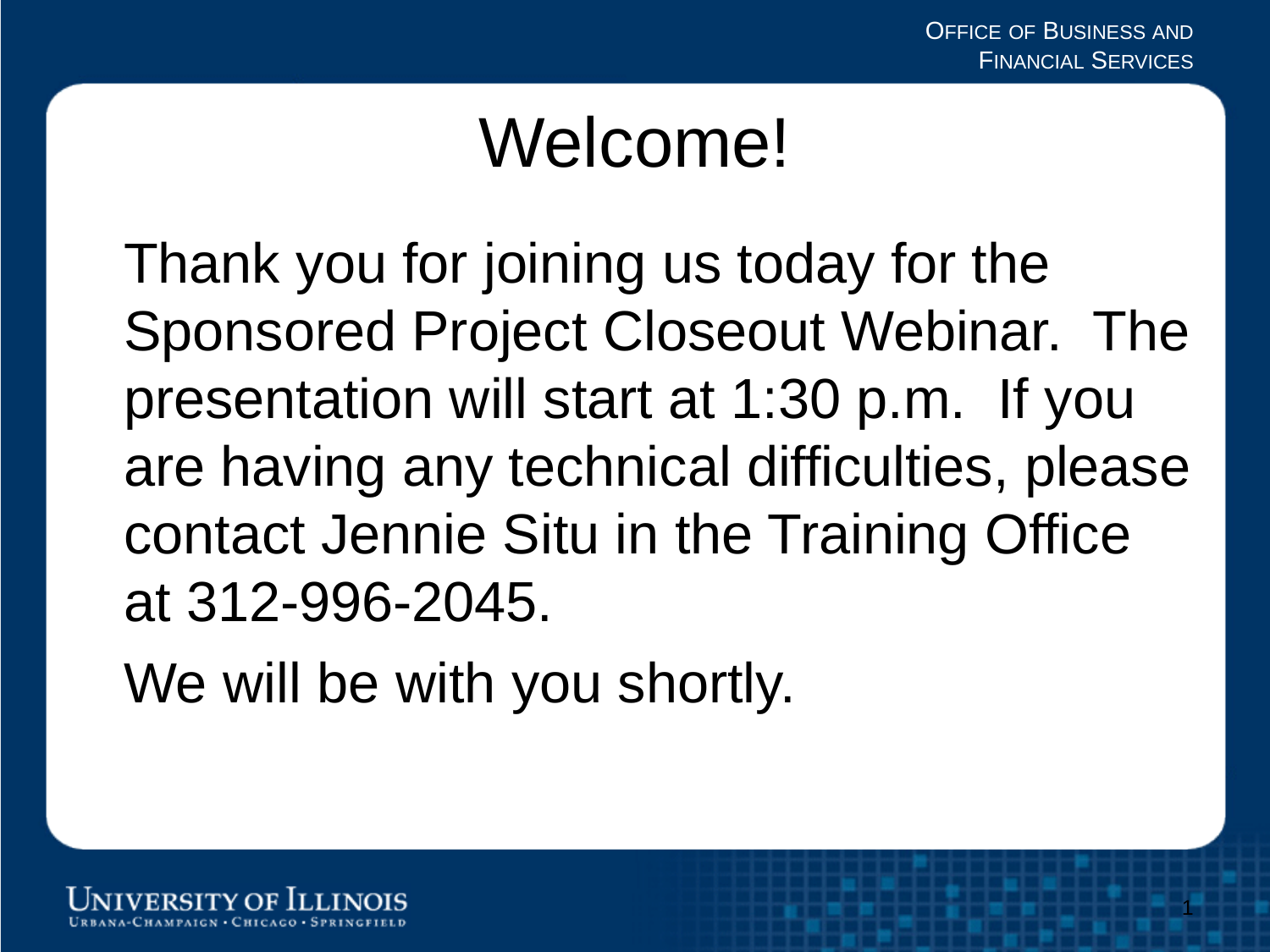2

#### **USING THE CONTROL PANEL**

Once you have joined the Webinar you will see the Attendee Control<br>Panel and Grab Tab. The Control Panel contains panes that can be expanded or collapsed by clicking the +/- on the left side of each pane.

Note: Viewing the Attendee List, raising your hand and asking questions are only available if the organizer has enabled these features.

a Attendee List (viewable only if organizer has enabled)

- **b** Grab Tab Click arrow to open/close Control Panel. Click square to toggle Viewer Window between full screen/window mode. Click hand icon to raise/lower hand. Click mic icon to mute/unmute vour audio (if organizer has enabled)
- c Audio pane Select audio format. Click Audio Setup to select Mic & Speakers devices
- d Questions pane-If turned on by an organizer, attendees can submit questions and review answers. Broadcast messages to attendees will also show here
- **e** Type your question and click **Send to submit it** to the organizer

f Webinar details - Provided for quick reference

#### **LEAVE A WEBINAR**

Click File and select Exit - Leave Webinar to exit a session.

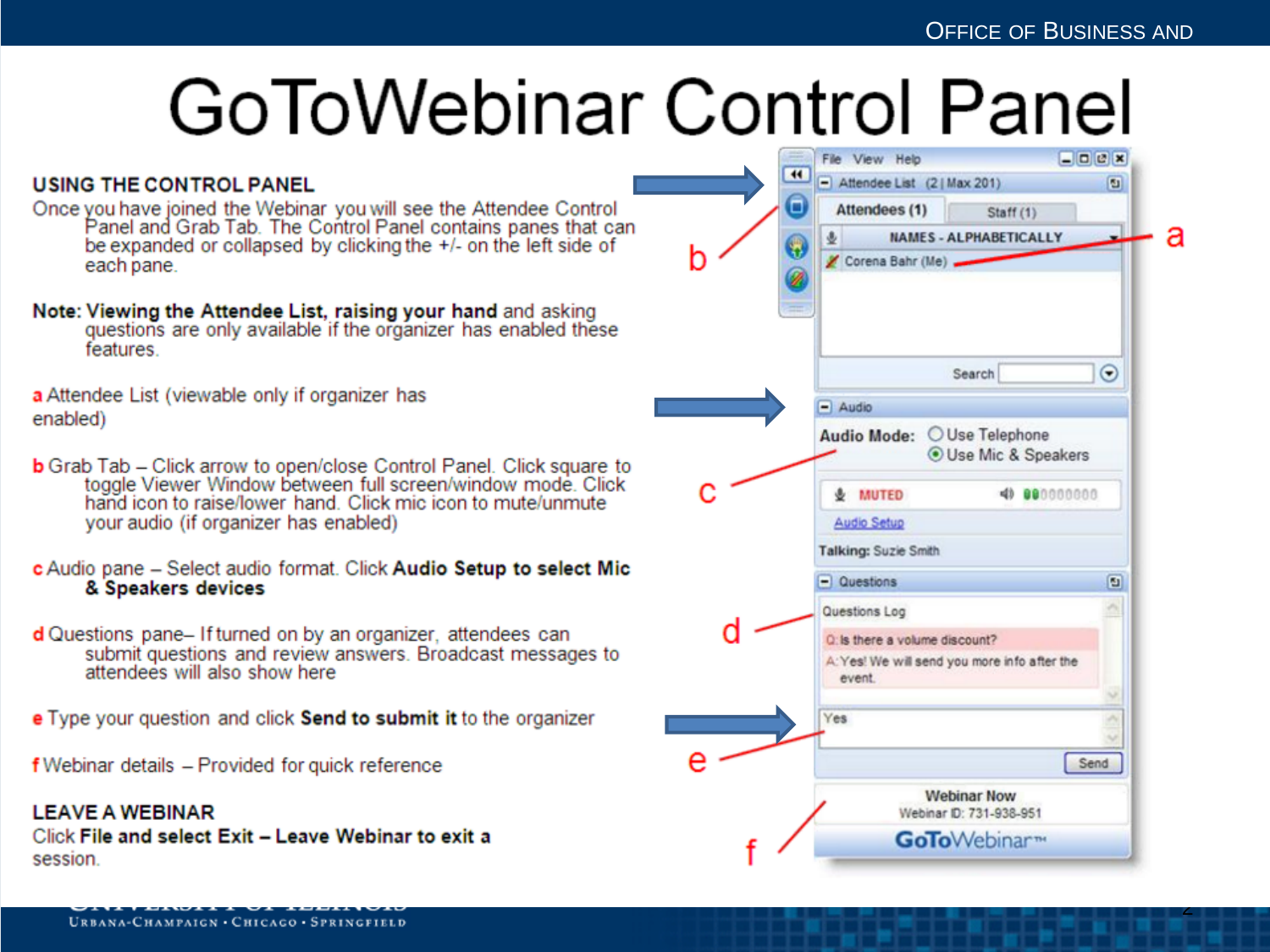# **Best Practices for Sponsored Project Closeout**

Presenters: Joe Stefanich and Ed Seighman

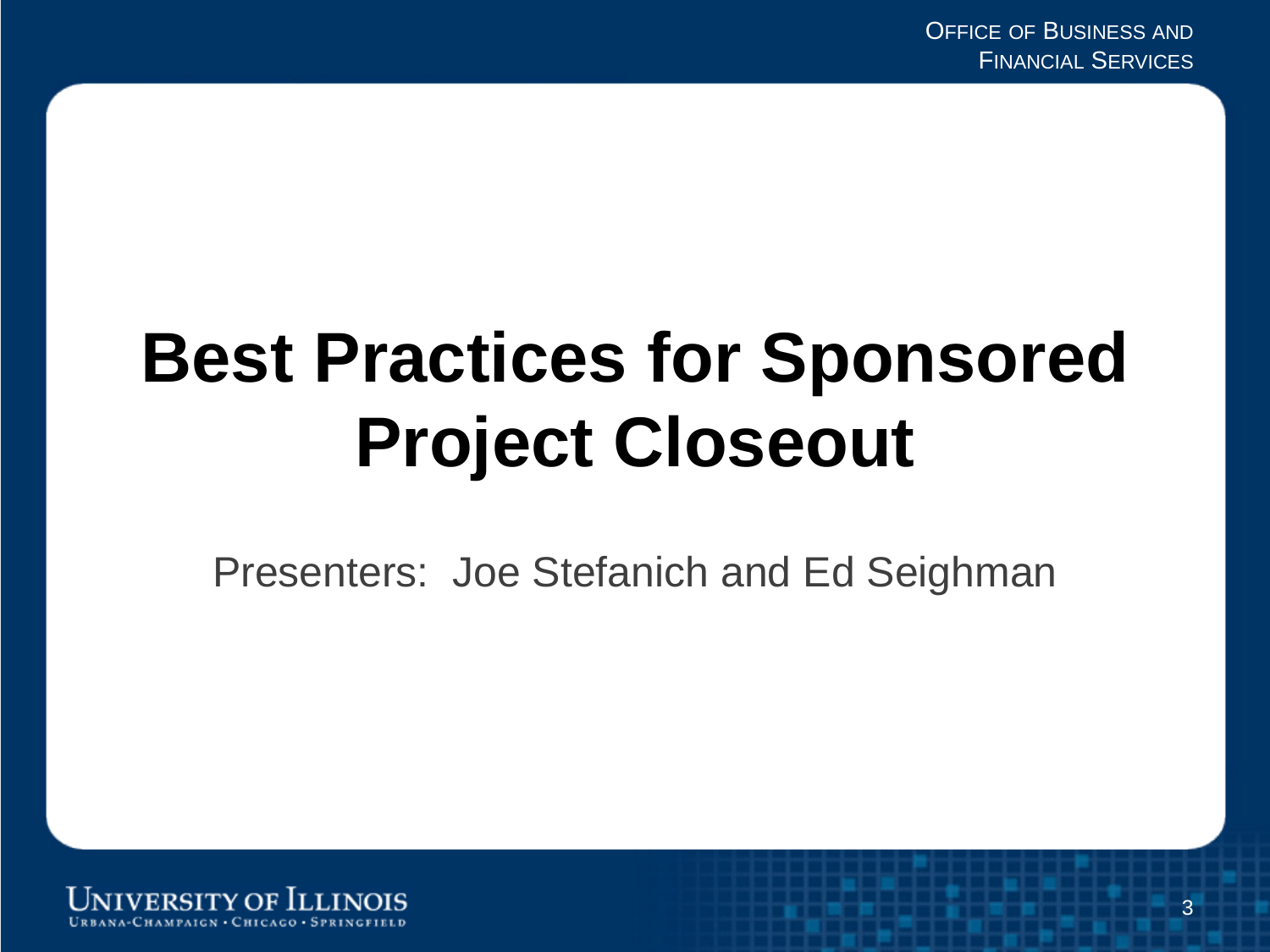# **Objective**

Provide general guidelines to follow, in order to facilitate the closeout process in a timely manner.

## Agenda

The presentation will cover:

- Compliance and administration
- Purpose of closeout
- Closeout responsibilities
	- Tools to enable closeout process
	- Overview of Report of Expenditure Worksheet (ROE)
- Process Timelines
	- Other closeout issues
	- Project closeout checklist
	- **Summary**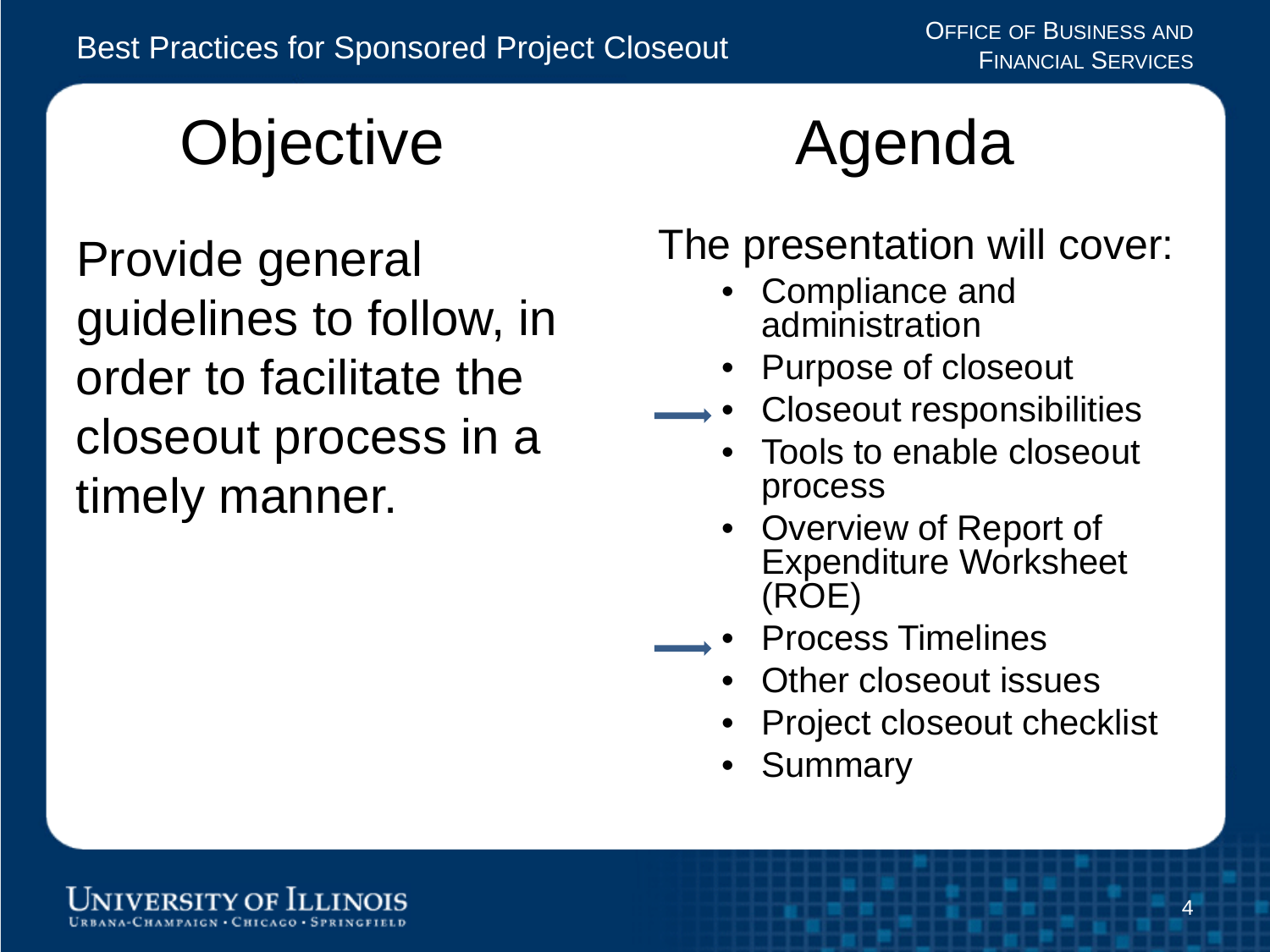#### Partnership – GCO & Research Units



#### Compliant Close-Out

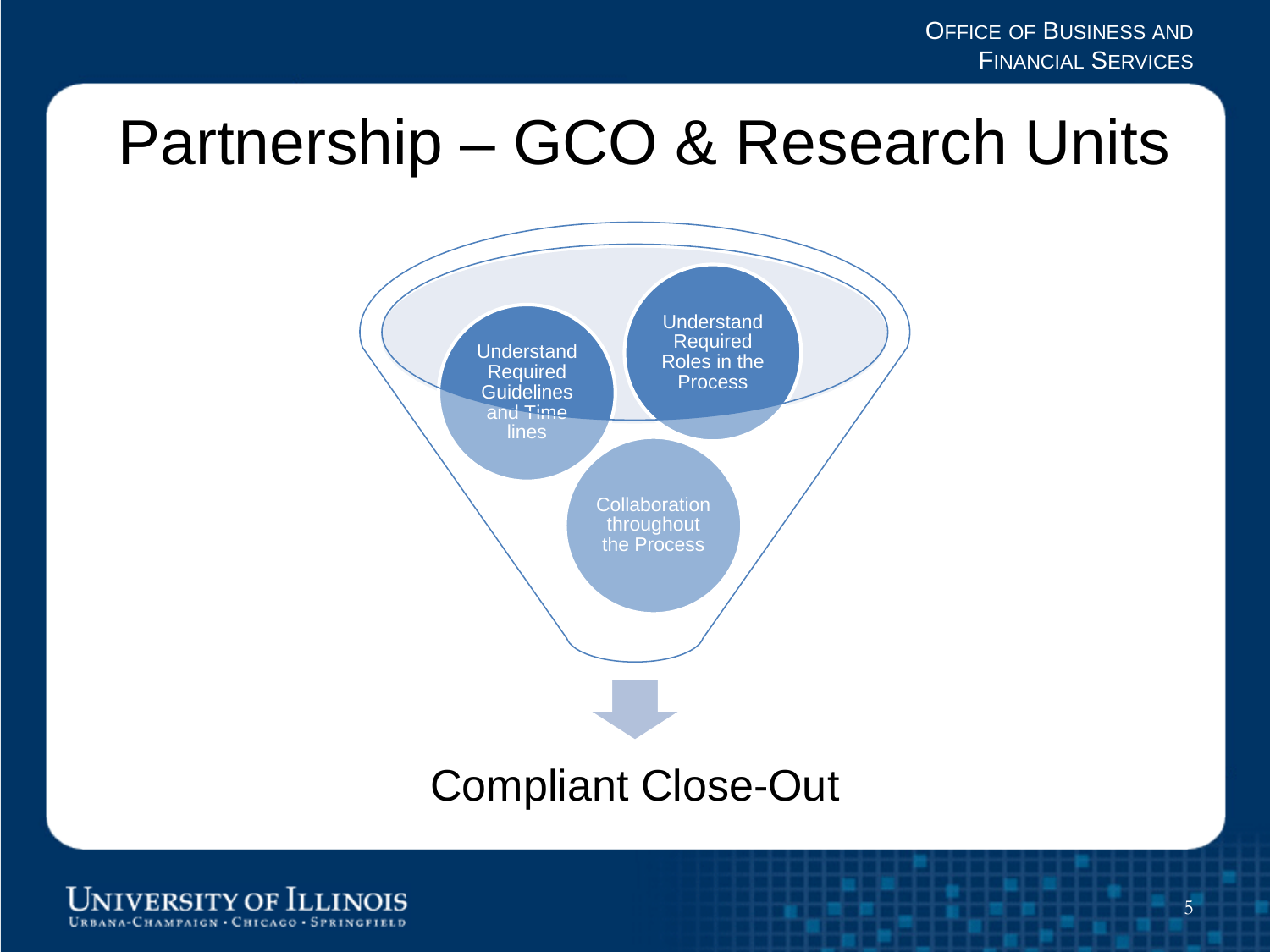OFFICE OF BUSINESS AND FINANCIAL SERVICES

#### Partnership – GCO & Research Units



#### Compliant Close-Out

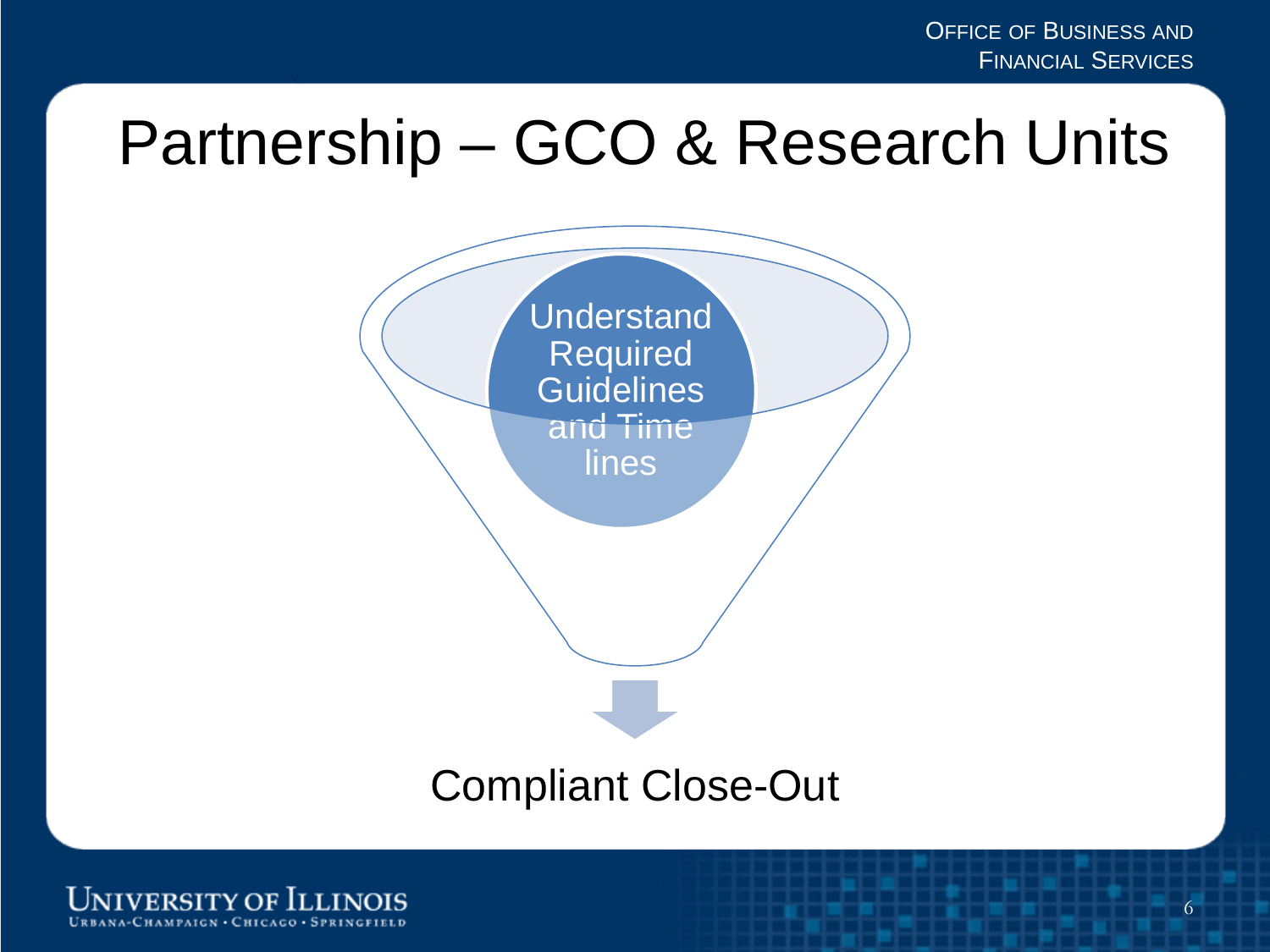### Compliance and Administration

Complete and timely submission of financial reports, along with other closeout procedures, is required to ensure the University's compliance with Federal requirements as defined by the United States Office of Management and Budget (OMB) [Circular A-110.](https://obamawhitehouse.archives.gov/omb/circulars_a110/) These guidelines set forth detailed requirements with respect to Federal grants and contracts.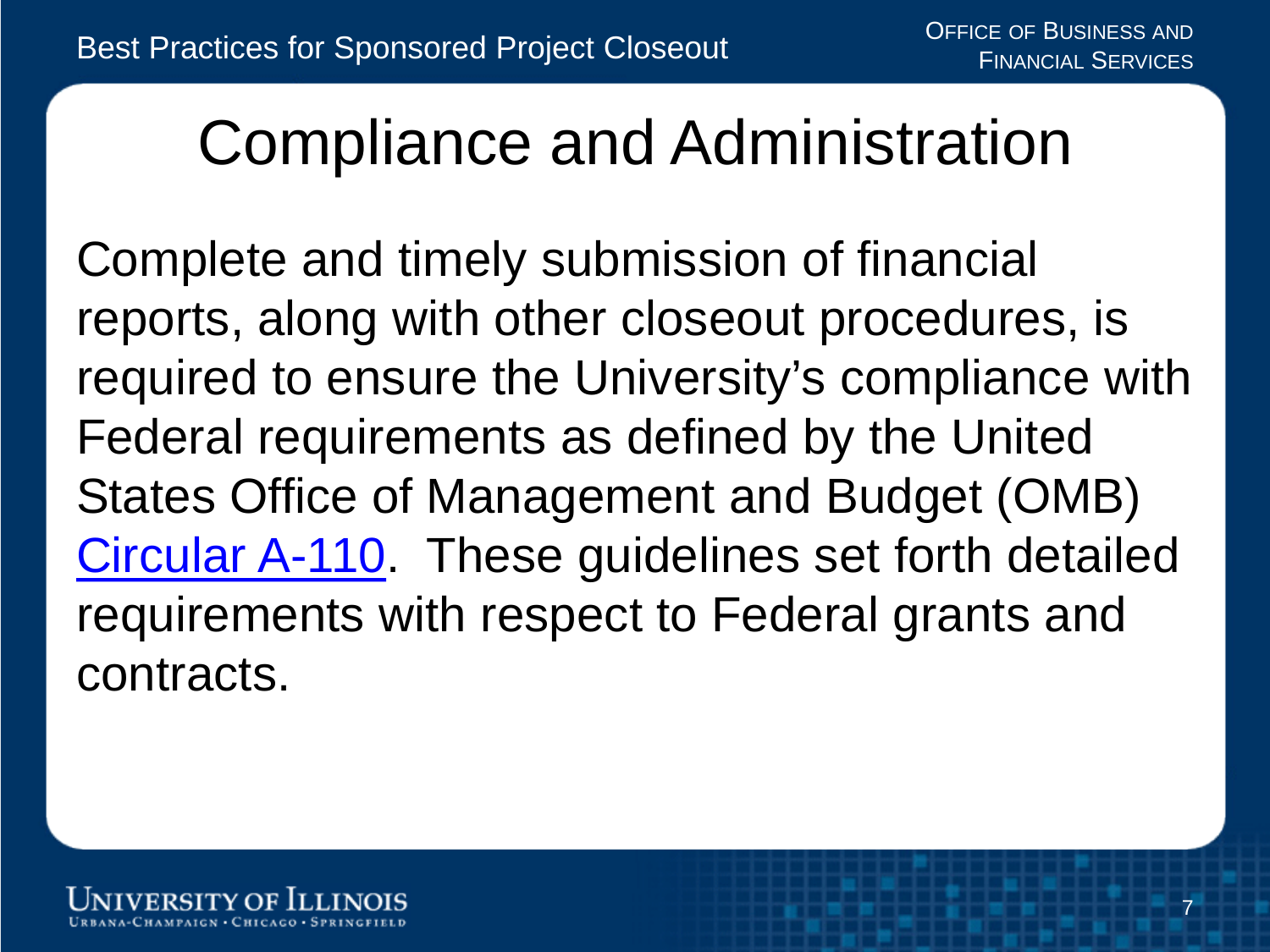## Purpose of Sponsored Project Closeout

- The University has an obligation to sponsors and funding agencies to **bring funded projects to closure in a timely manner**.
- The award closeout process is a **collaborative effort of all parties involved** in ensuring all project work has been completed, required reports filed, and financial matters resolved.
- Closing policies, procedures, and required documentation **vary depending on the sponsoring agency**; therefore, it is difficult to initiate a single closing form or procedure as a general guideline.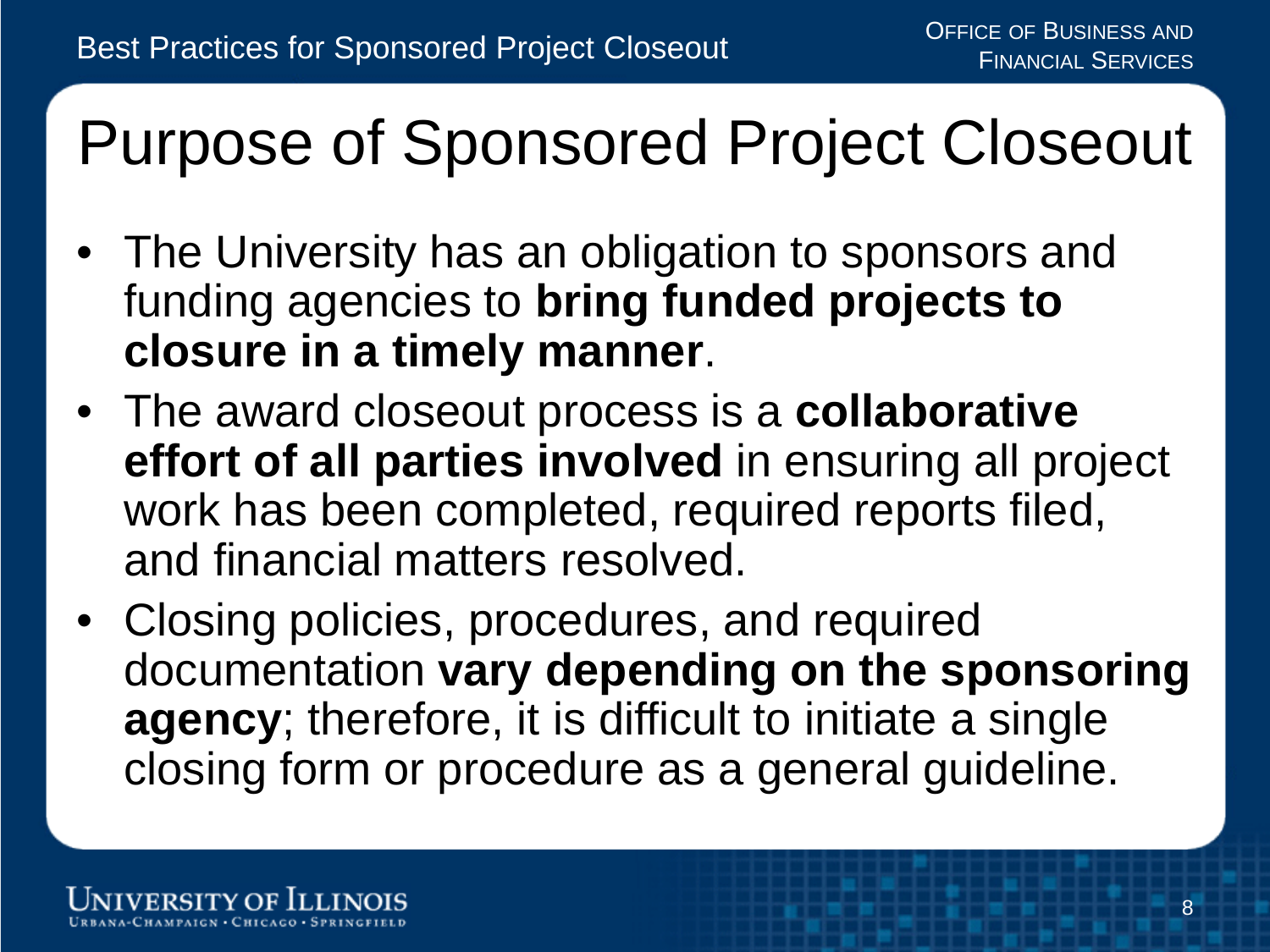#### Partnership – GCO & Research Units



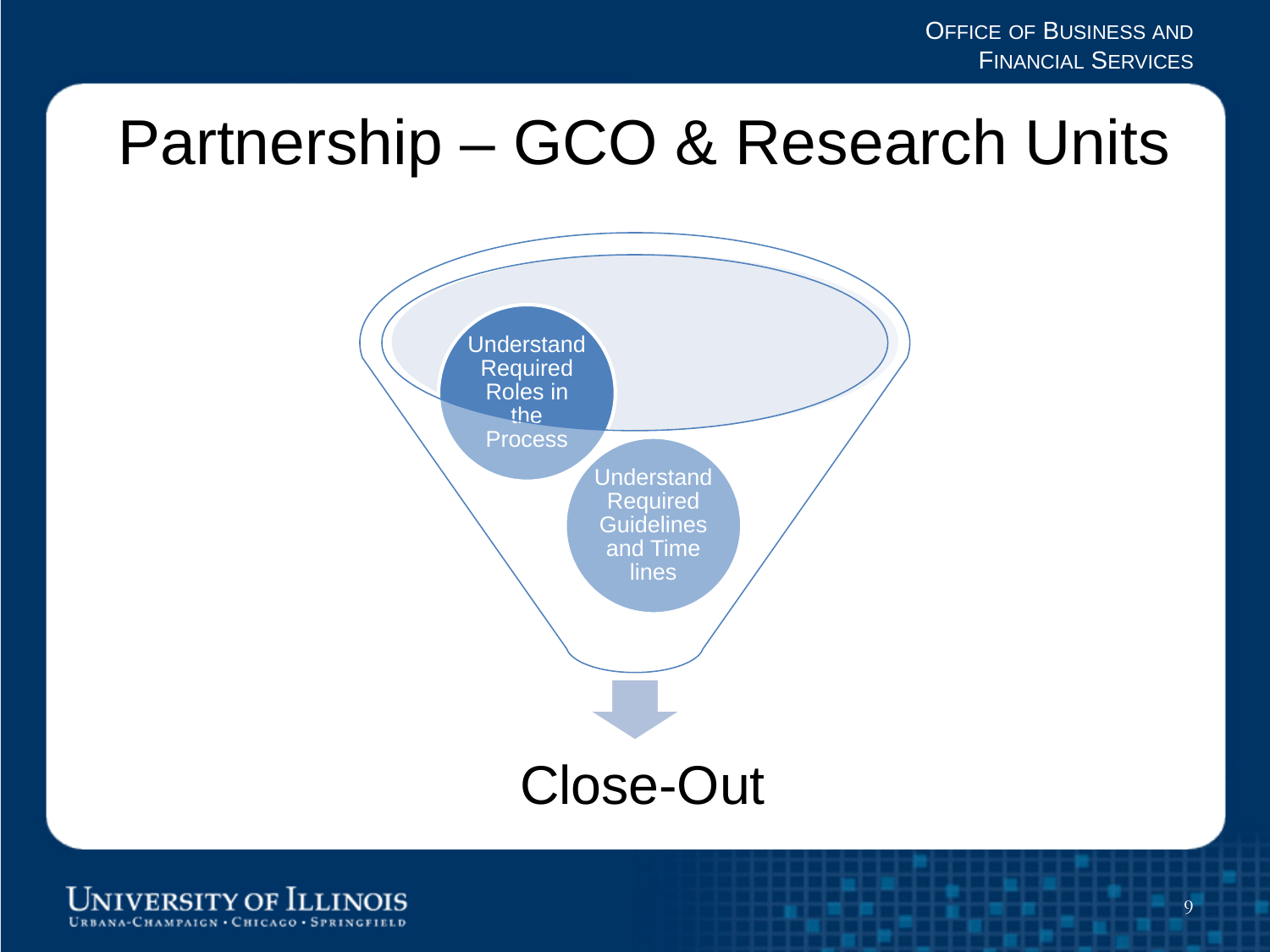### Closeout Responsibilities

| <b>Principal Investigator's</b><br><b>Responsibility</b>  | <b>Deliverables</b>           |
|-----------------------------------------------------------|-------------------------------|
| <b>Review Award Expenditures</b>                          | <b>Financial Report</b>       |
| <b>Review and Approve Sub-recipient</b><br><b>Reports</b> | <b>Final Technical Report</b> |
| Finalize all related forms and                            | • Technical Report            |
| reports                                                   | • Invention Report            |
|                                                           | • Patent Report               |
|                                                           | <b>Effort Report</b>          |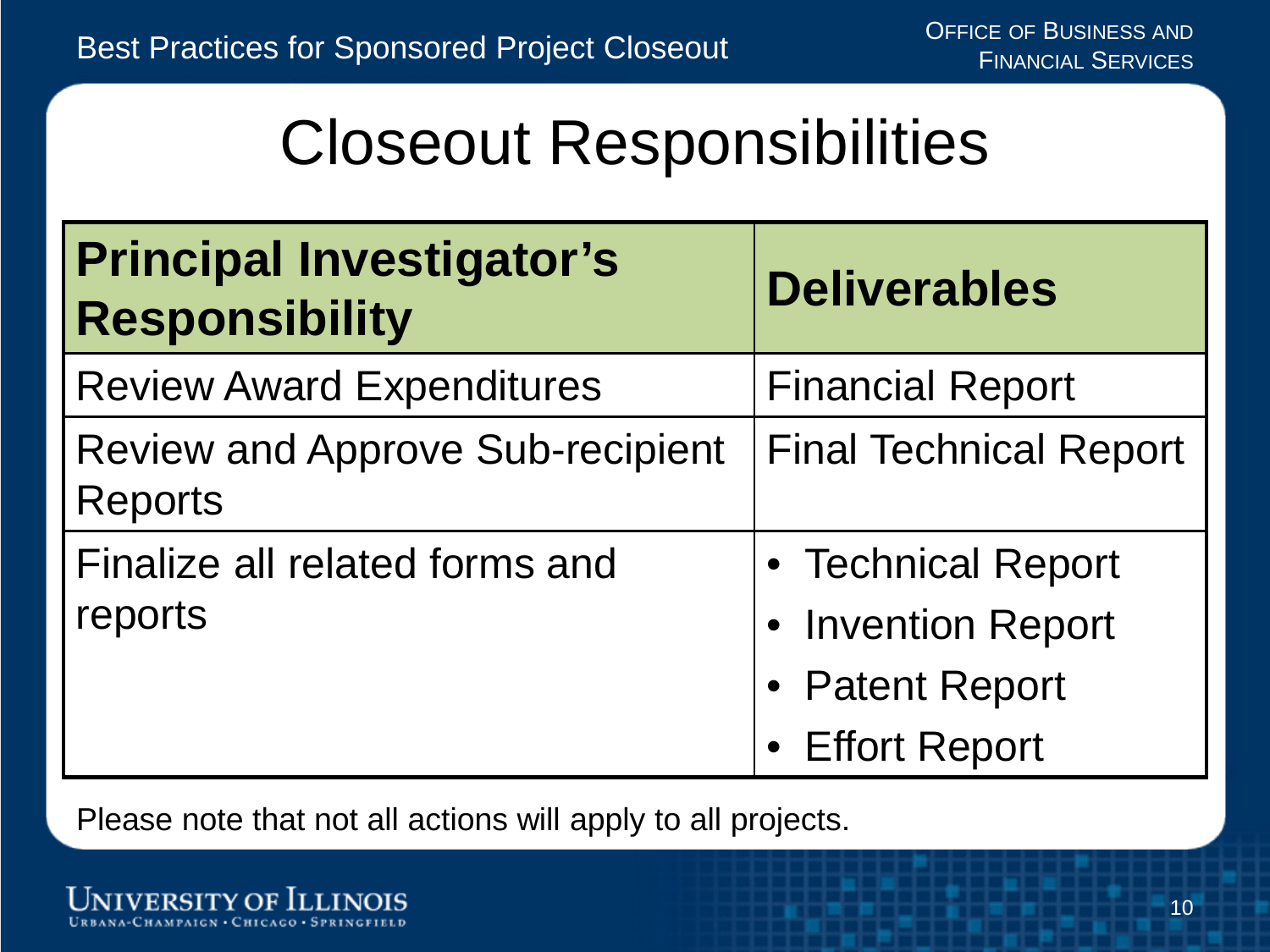## Closeout Responsibilities (cont.)

| <b>Unit Financial Manager's</b><br><b>Responsibility</b>                                                                  | <b>Deliverable/Implication</b>                        |
|---------------------------------------------------------------------------------------------------------------------------|-------------------------------------------------------|
| Confirm with funding agency that project<br>is indeed ending                                                              | <b>Timely closeout</b>                                |
| Review award expenditures (over the life<br>of project and at closeout)                                                   | <b>Financial Report</b>                               |
| Remit final payment to sub-awardees                                                                                       | <b>Financial Report</b>                               |
| Receive Final Invoice from Sub-<br>awardees and remit payment                                                             | Final Invoice to prime<br>agency and Financial Report |
| Reconcile grant fund – ensure costs are<br>allowable, allocable, reasonable and<br>consistent with the terms of agreement | <b>Financial Report</b>                               |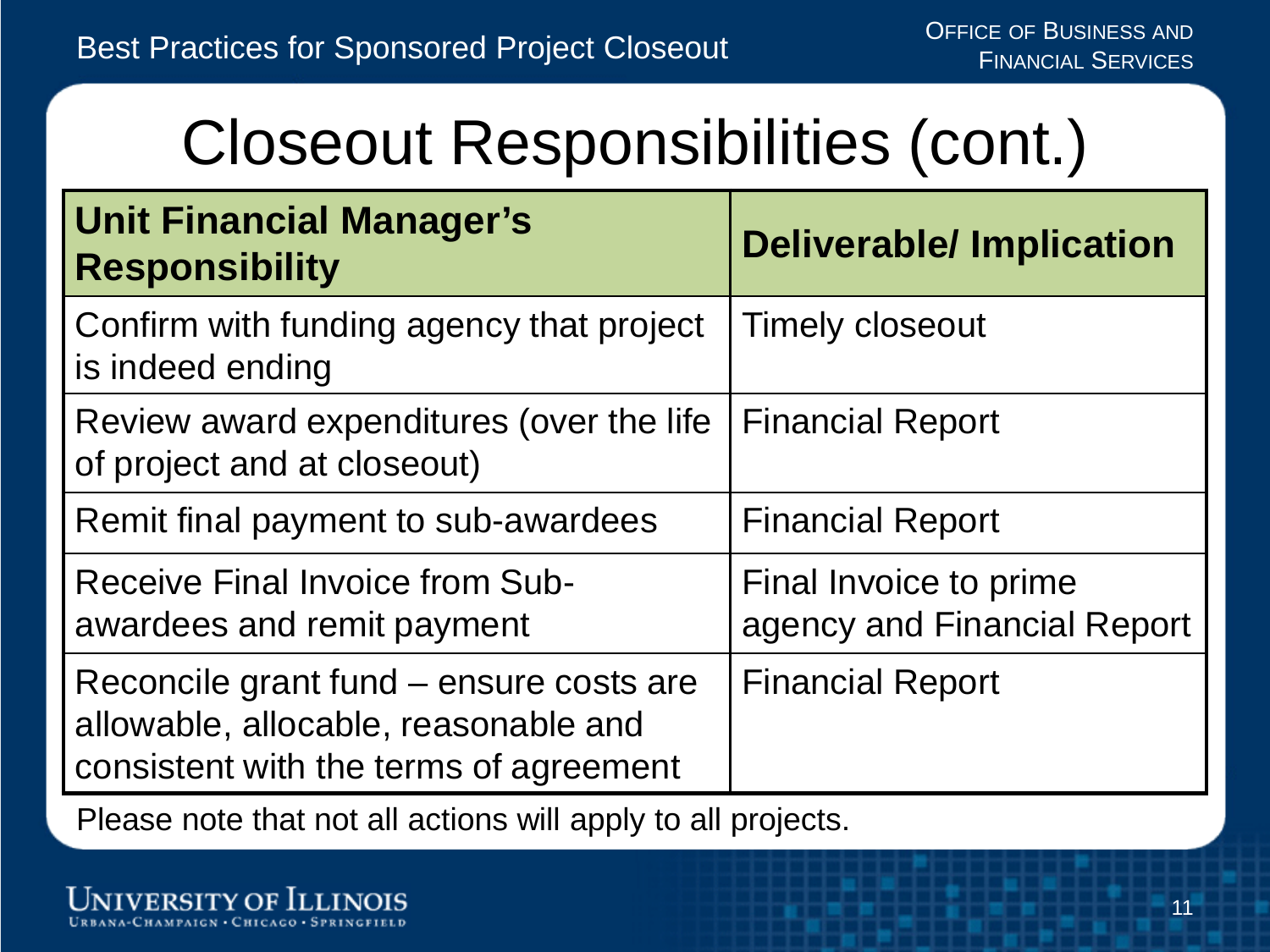## Closeout Responsibilities (cont.)

| <b>Unit Financial Manager's</b><br><b>Responsibility (cont.)</b>                                         | <b>Deliverable/Implication</b>                                                                                                                                                              |
|----------------------------------------------------------------------------------------------------------|---------------------------------------------------------------------------------------------------------------------------------------------------------------------------------------------|
| <b>Resolve overdrafts</b>                                                                                | <b>Final Invoice and Financial Report</b>                                                                                                                                                   |
| Review who has spending authority<br>and notify individuals to stop<br>processing charges to the project | • Collect P-cards<br>• Close recurring charges (such<br>as BRL or telecom)<br>• Close standing orders (for<br>example, POs for lab supplies)<br>• Close or transfer payroll<br>encumbrances |
| Provide cost share report                                                                                | Final Invoice/report                                                                                                                                                                        |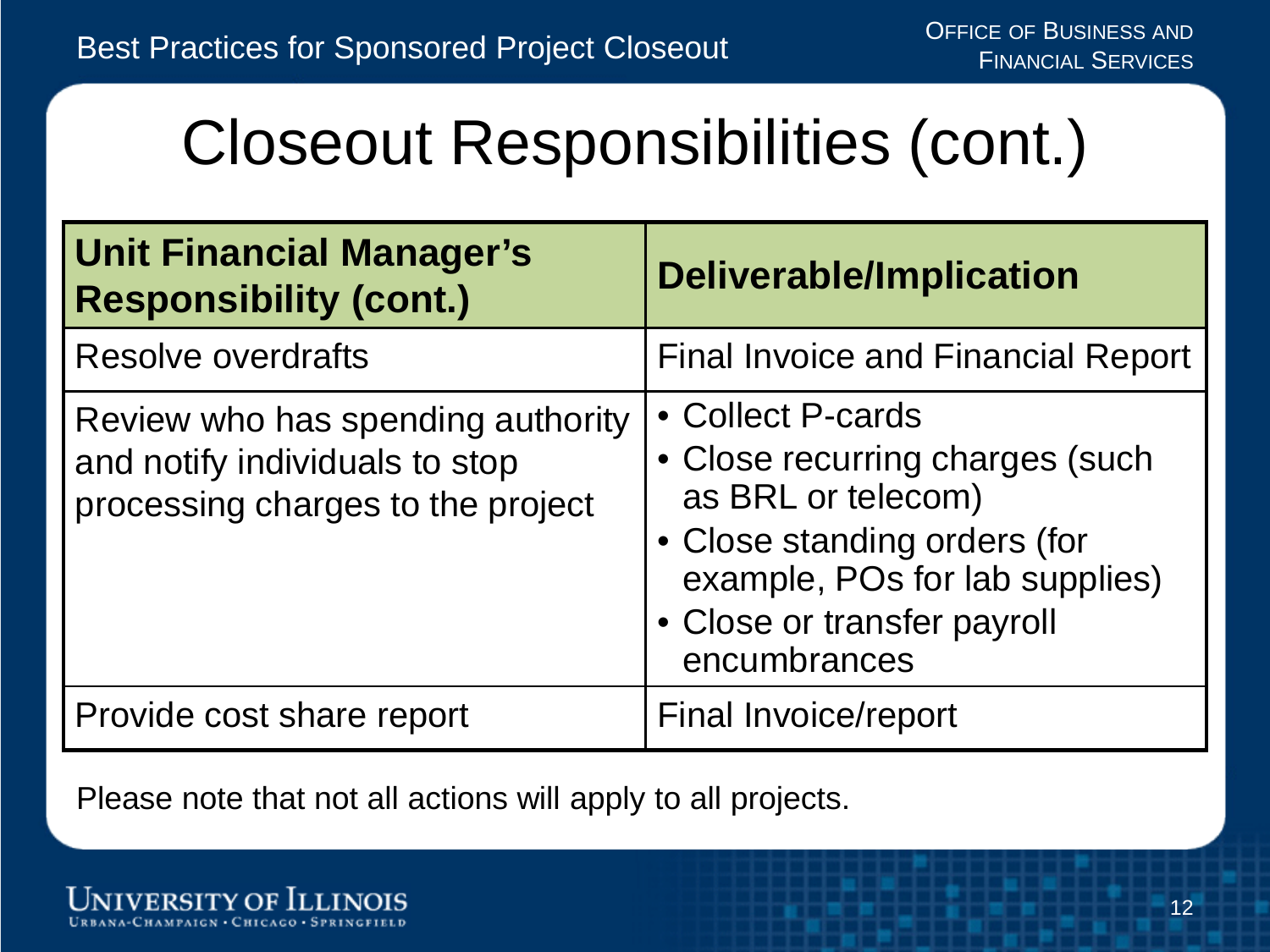## Closeout Responsibilities (cont.)

| <b>Office of Grants &amp; Contracts'</b><br><b>Responsibility</b> | Deliverable/<br><b>Implication</b>             |
|-------------------------------------------------------------------|------------------------------------------------|
| Send final invoice to sponsors/funding<br>agencies                | Cash receipt                                   |
| Prepare and submit financial status report                        | <b>Meet Compliance</b>                         |
| Return unexpended balance per final report                        | Refund check                                   |
| Prepare supporting forms and reports                              | •Property Report<br>•Contractor's release form |
| Close sub-award/consultant encumbrances                           | Terminate grant/fund                           |
| Prepare and process closing entries                               | Terminate grant/fund                           |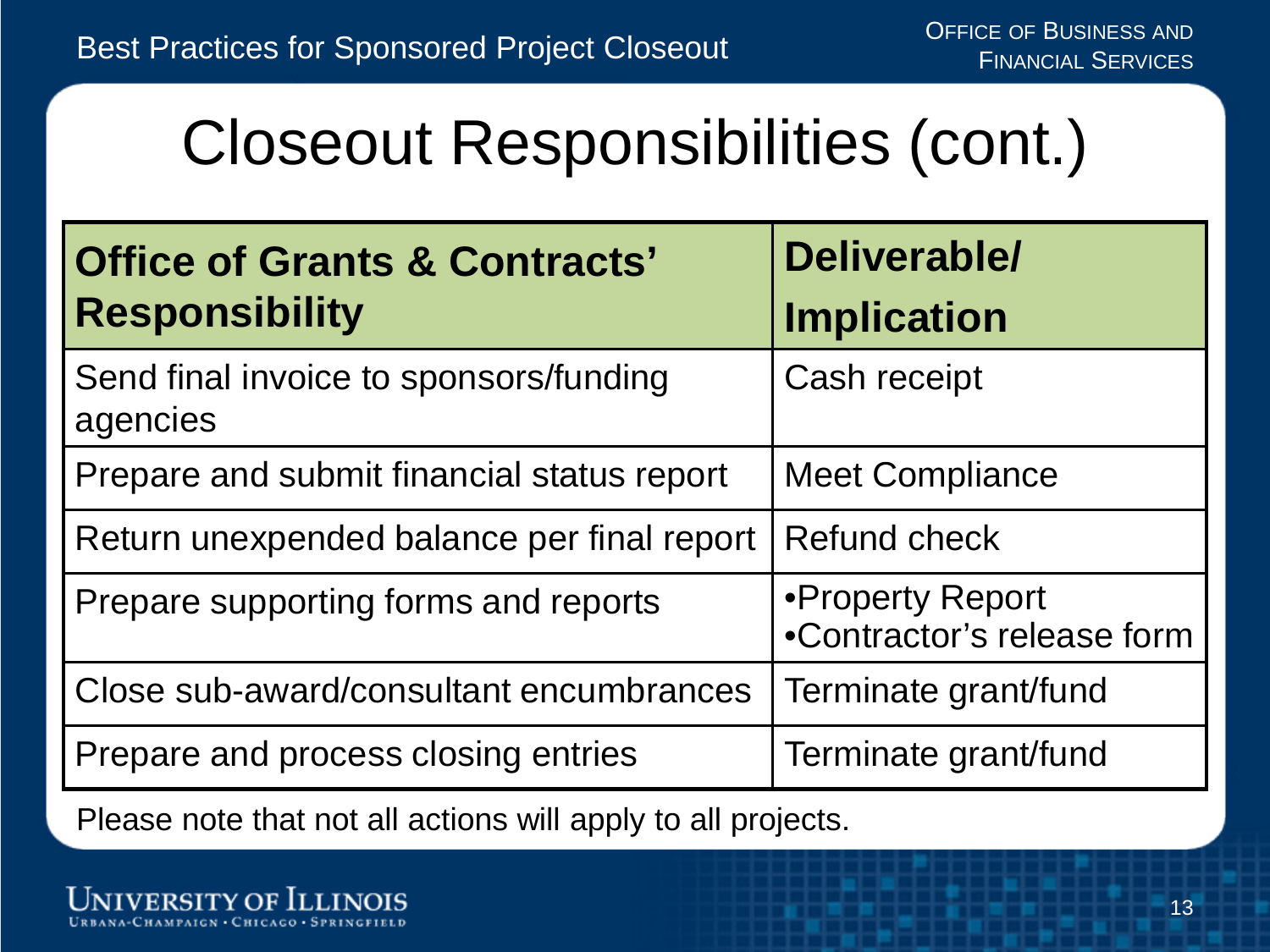### Tools To Enable Closeout Process

#### $\checkmark$  Termination Notice

A reminder sent from G&C to financial managers 90 days before the project end date.

#### Overdraft Notice

A report sent from G&C that identifies cost overruns throughout project period.

 $\checkmark$  Report of Expenditure Worksheet (ROE) ROE currently. For future process, a financial summary with an analysis of after-term charges.

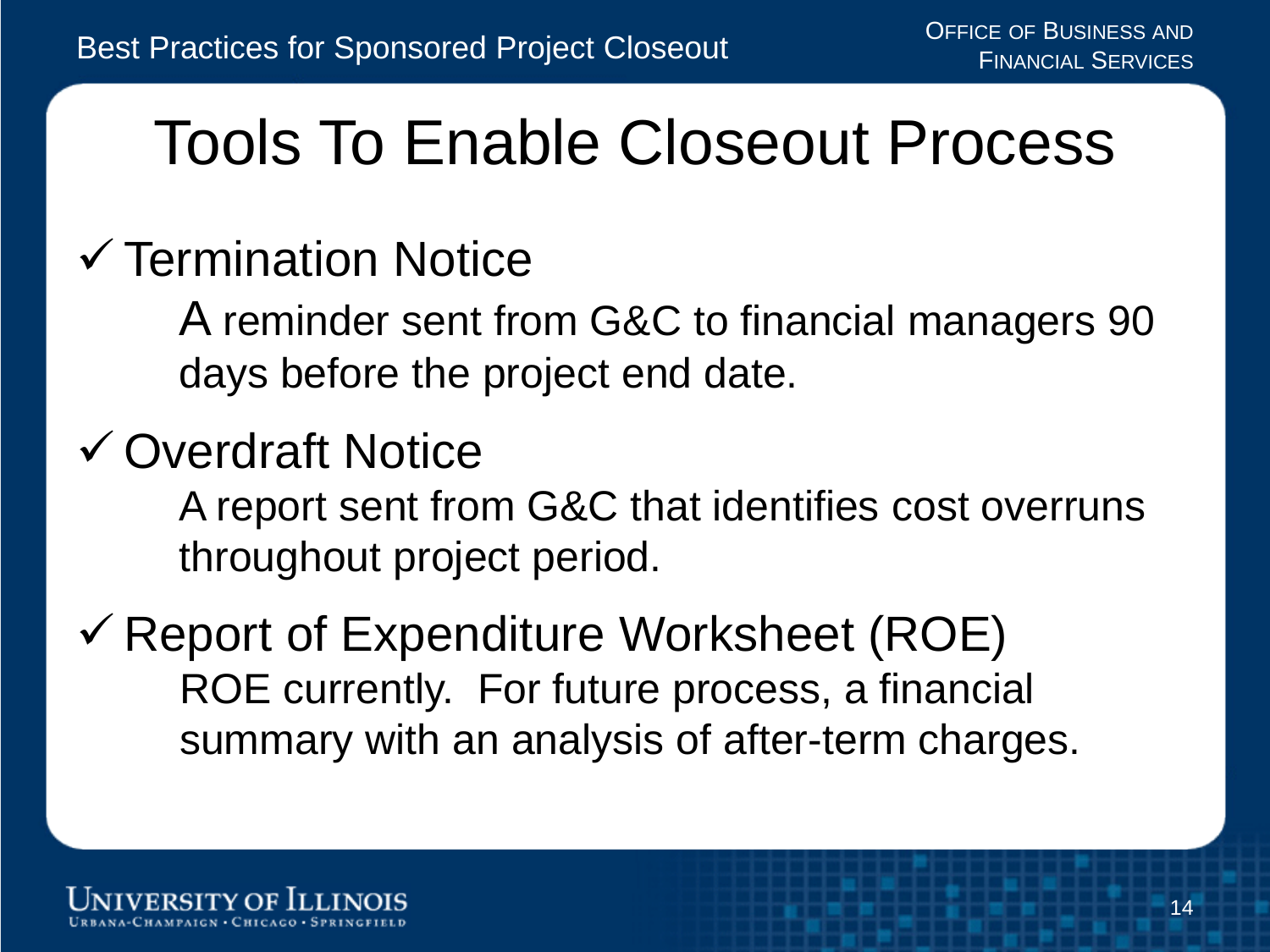#### Partnership – GCO & Research Units



#### Compliant Close-Out

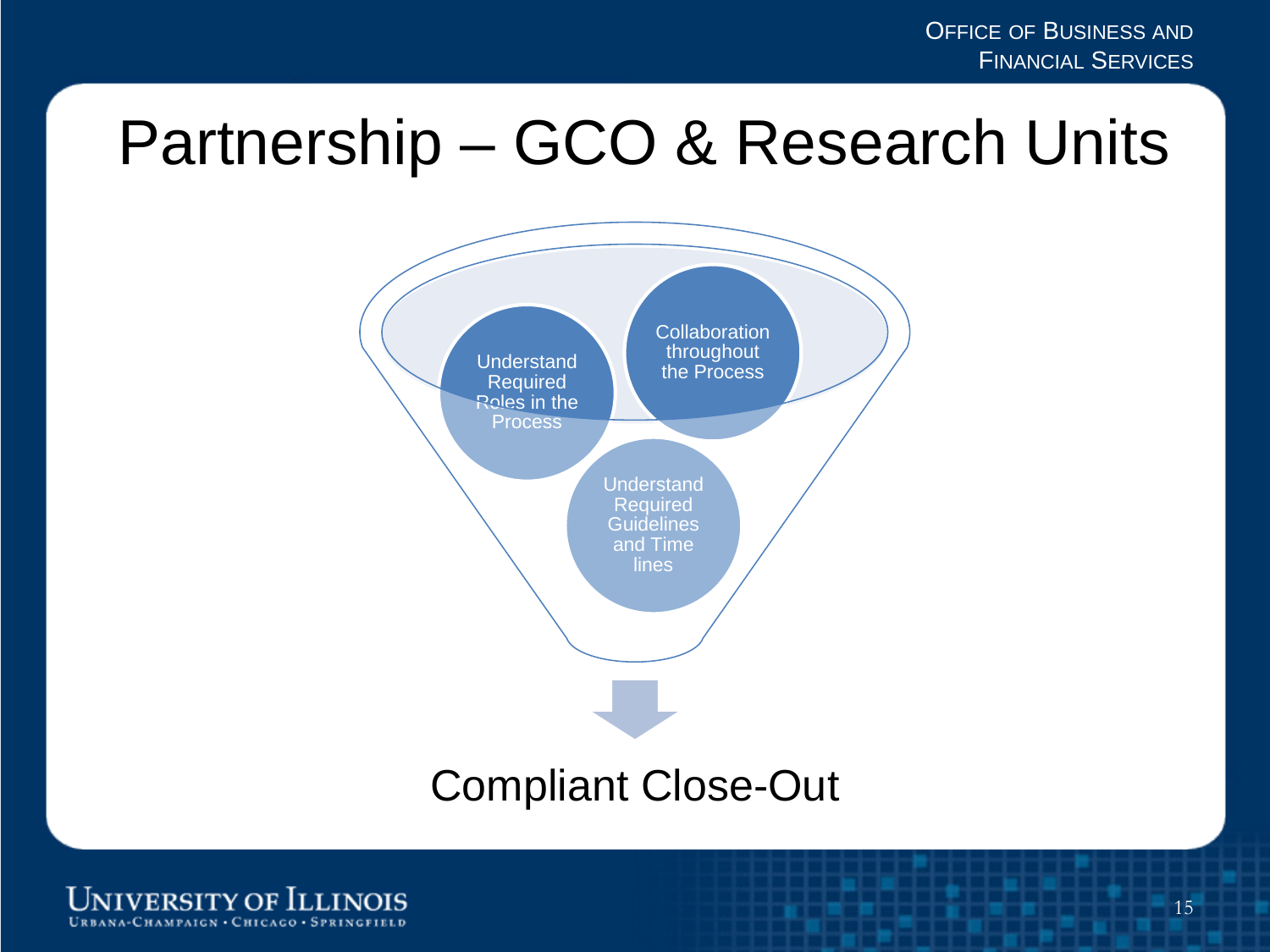#### **Summary of Closeout Schedule**

(awards with reports due 90 days after end date)



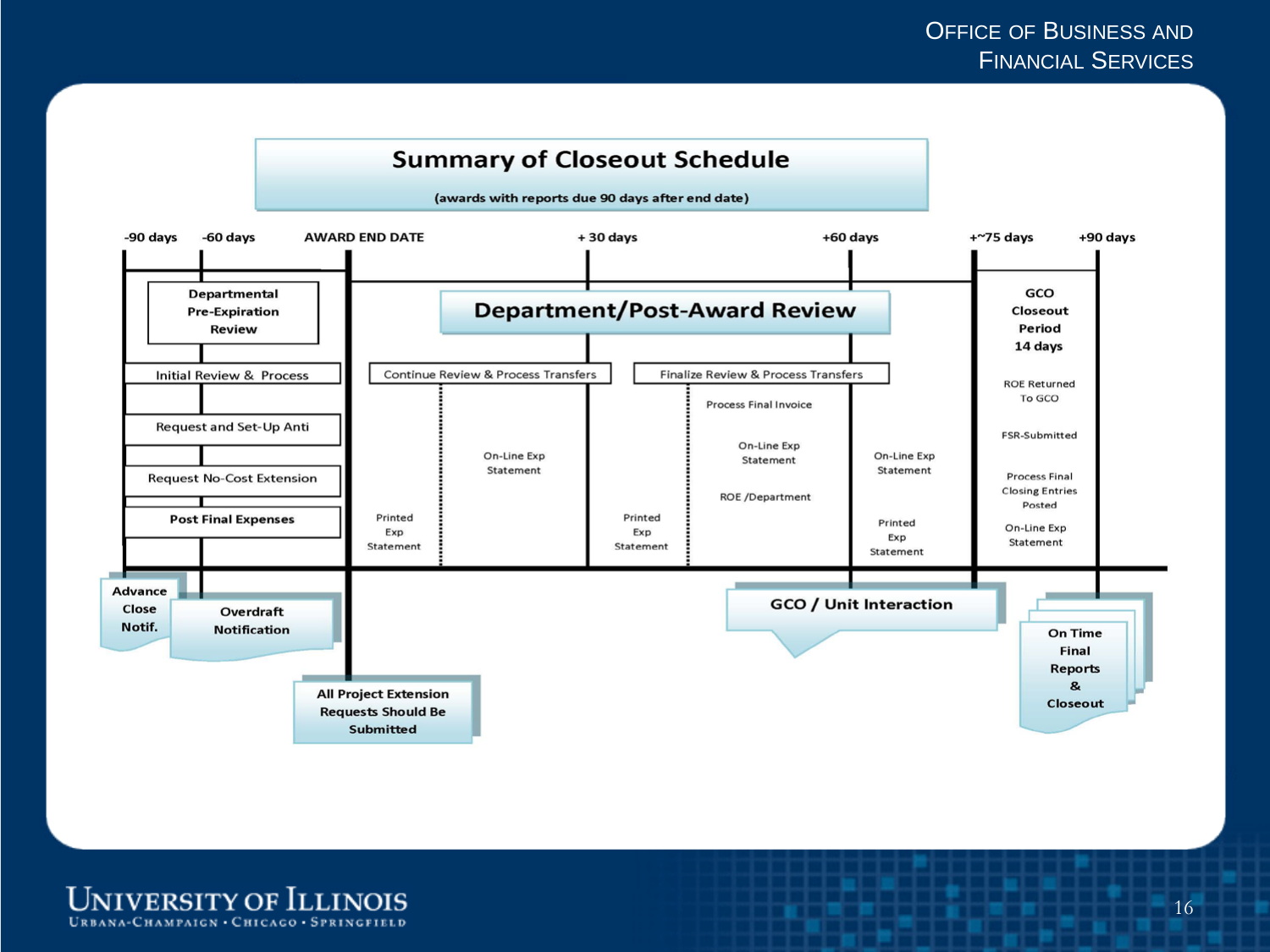## Other Closeout Issues

- Fixed Price Agreements
	- Large residual balances should raise questions:
		- Was the budget prepared in compliance with A-21 which required all costs to be reasonable?
		- Does the balance exist because the expenses were never placed on the award?
		- Were related expenses posted to another project or the state budget?
- Disposition of Program Income (where applicable)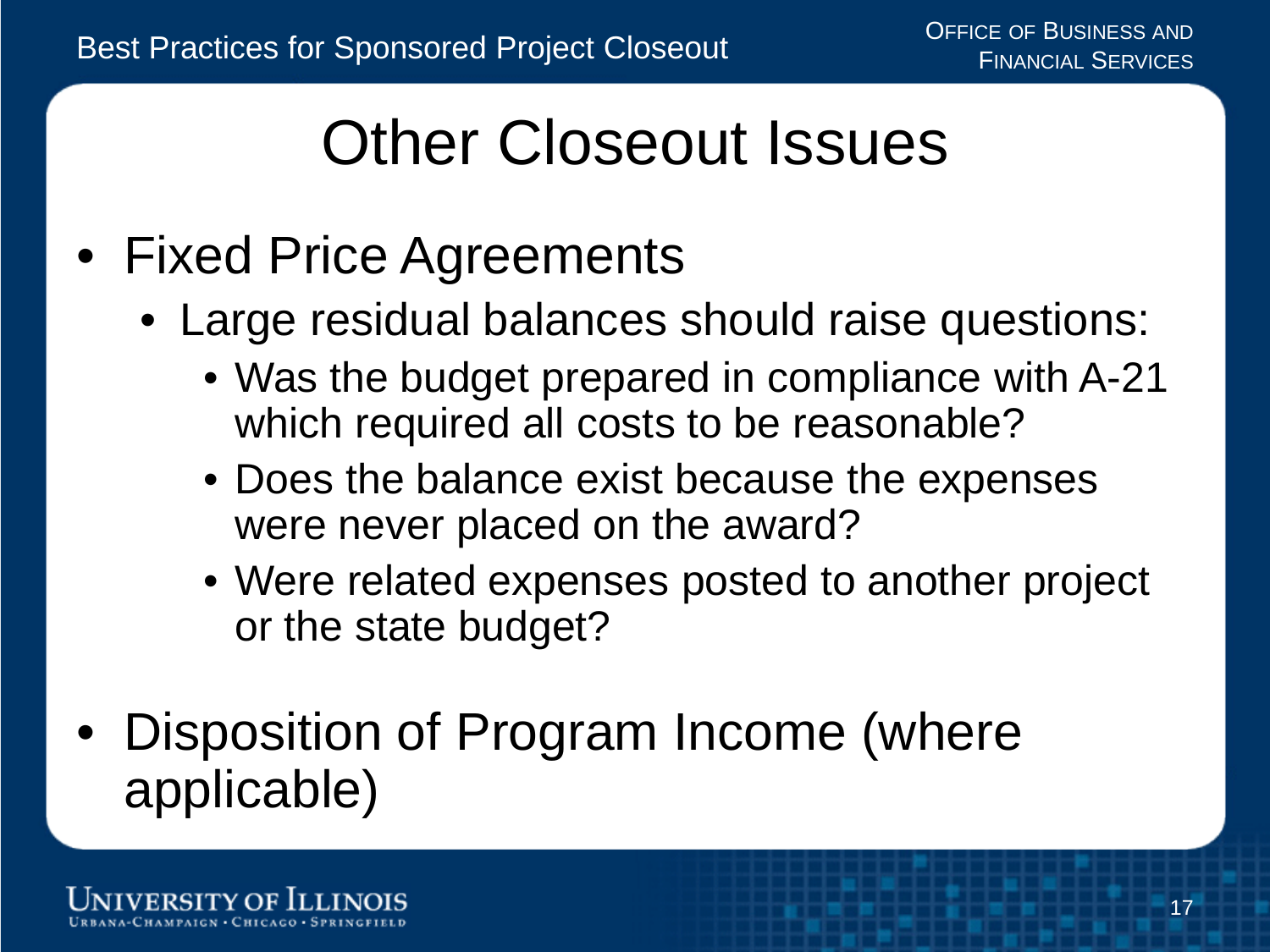## Other Closeout Issues (cont.)

- Early Termination
	- May occur as a result of:
		- Mutual agreement by the parties
		- Termination for convenience
		- Termination for cause (non-conformance with terms and conditions)
		- Grants versus contracts
- Record Retention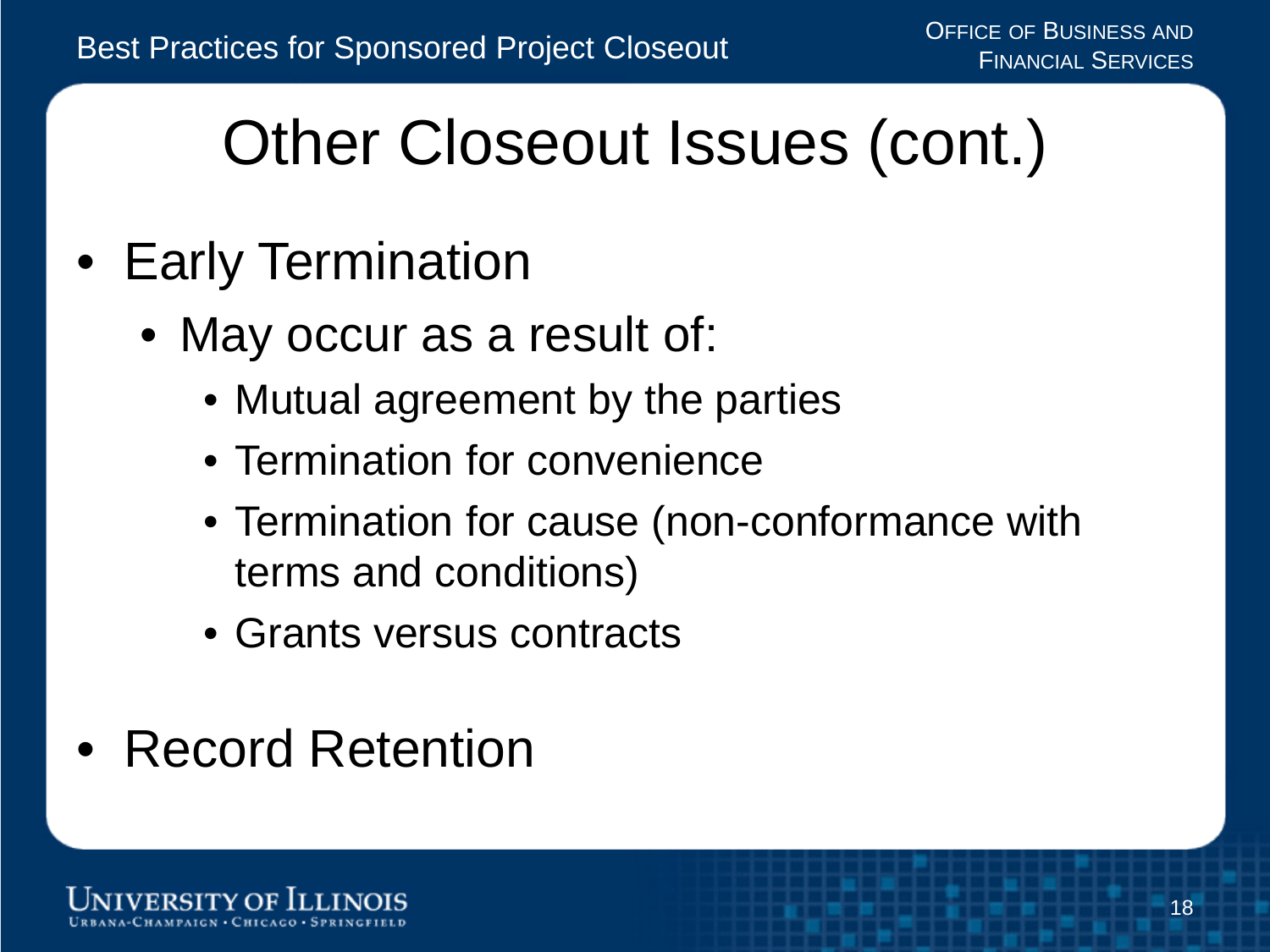# Break for Questions

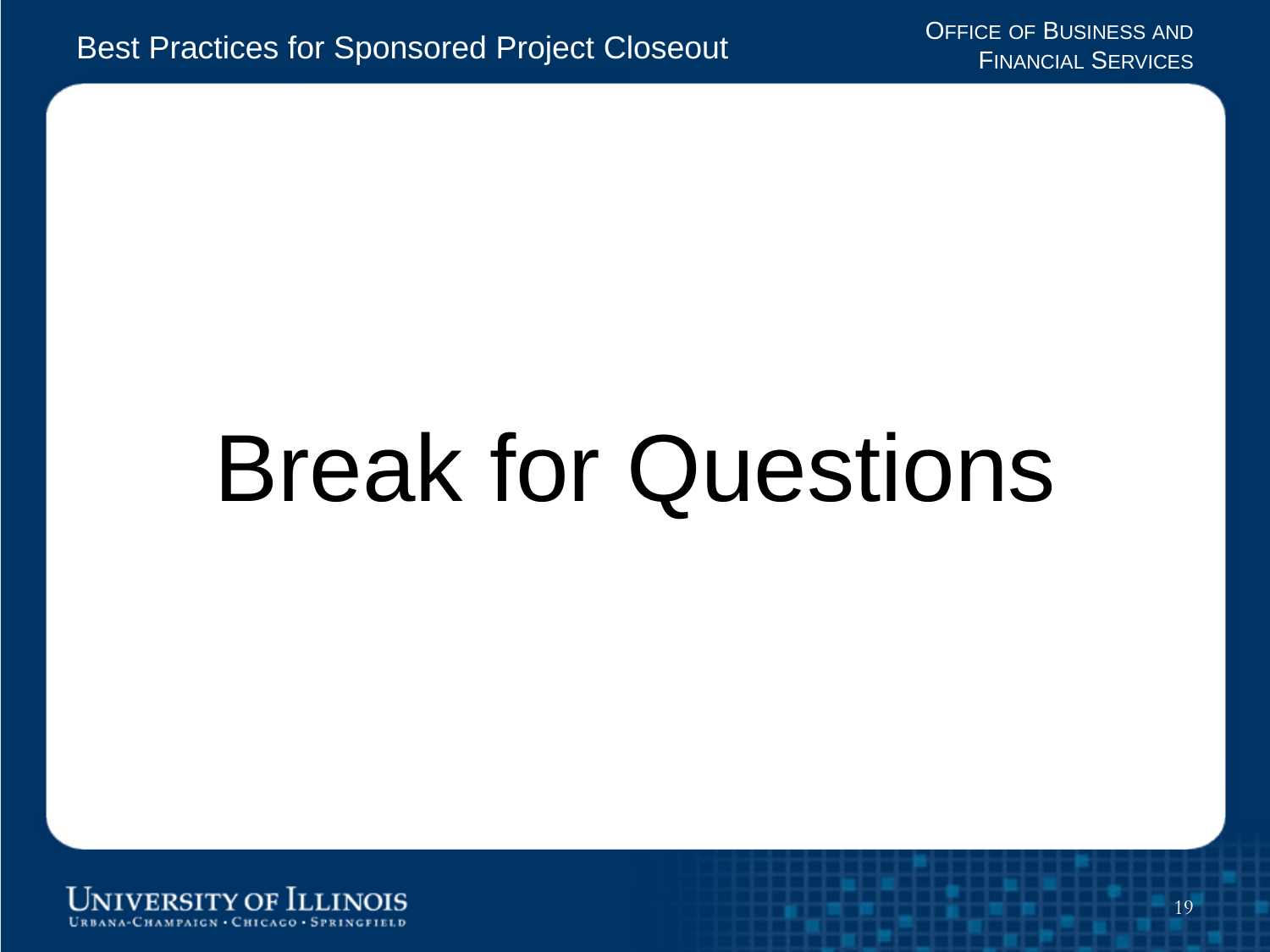## Sponsored Project Closeout Checklist

| <b>Changes that need to be processed</b>                   | <b>Complete</b>              |
|------------------------------------------------------------|------------------------------|
| HR appointments have been changed                          | $ \boldsymbol{\mathcal{V}} $ |
| Purchase Orders have been closed or<br>changed             | $ \boldsymbol{\surd} $       |
| Service units have been notified about<br>change of C-FOAP | lV                           |
| P-card default C-FOAP have been changed                    | $\vert \checkmark \vert$     |
| Users have been notified that project has<br>ended         |                              |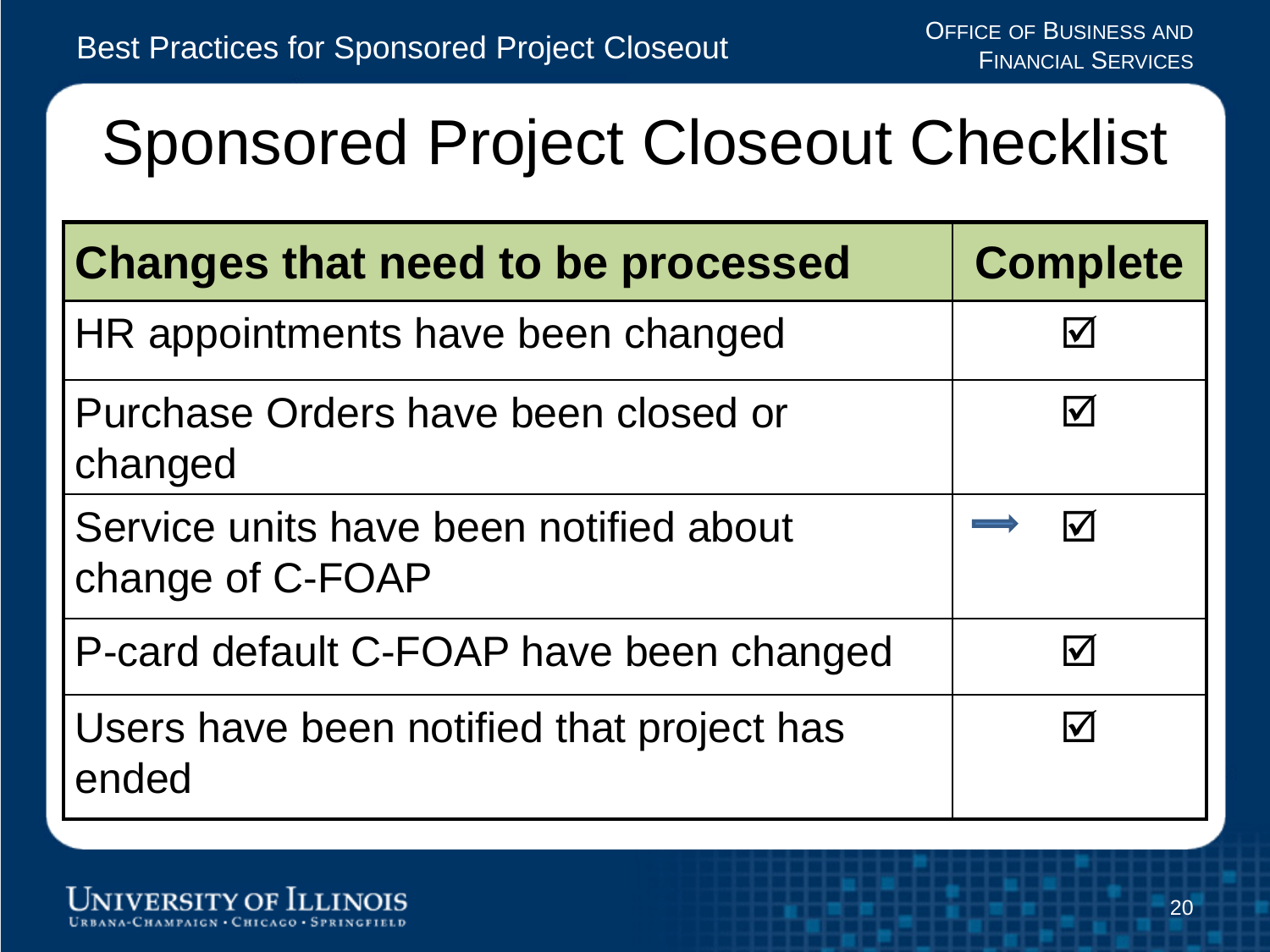#### Sponsored Project Closeout Checklist (cont.)

| <b>Expenses related to the project</b>                                                    | <b>Complete</b>       |
|-------------------------------------------------------------------------------------------|-----------------------|
| All project-related expenses have been posted                                             | $\blacktriangledown$  |
| All unallowable late charges and excess costs have<br>been removed                        | $\blacktriangledown$  |
| All lump-sum advances have been cleared                                                   | $\triangledown$       |
| All sub-recipients' final invoices have been paid                                         | ☑                     |
| All encumbrances have been closed or removed                                              | $\boldsymbol{\nabla}$ |
| All facilities and administrative costs and tuition<br>remission costs have been assessed | $\bm{\triangledown}$  |
| All adjusting journal entries have been posted                                            | $\mathsf{M}$          |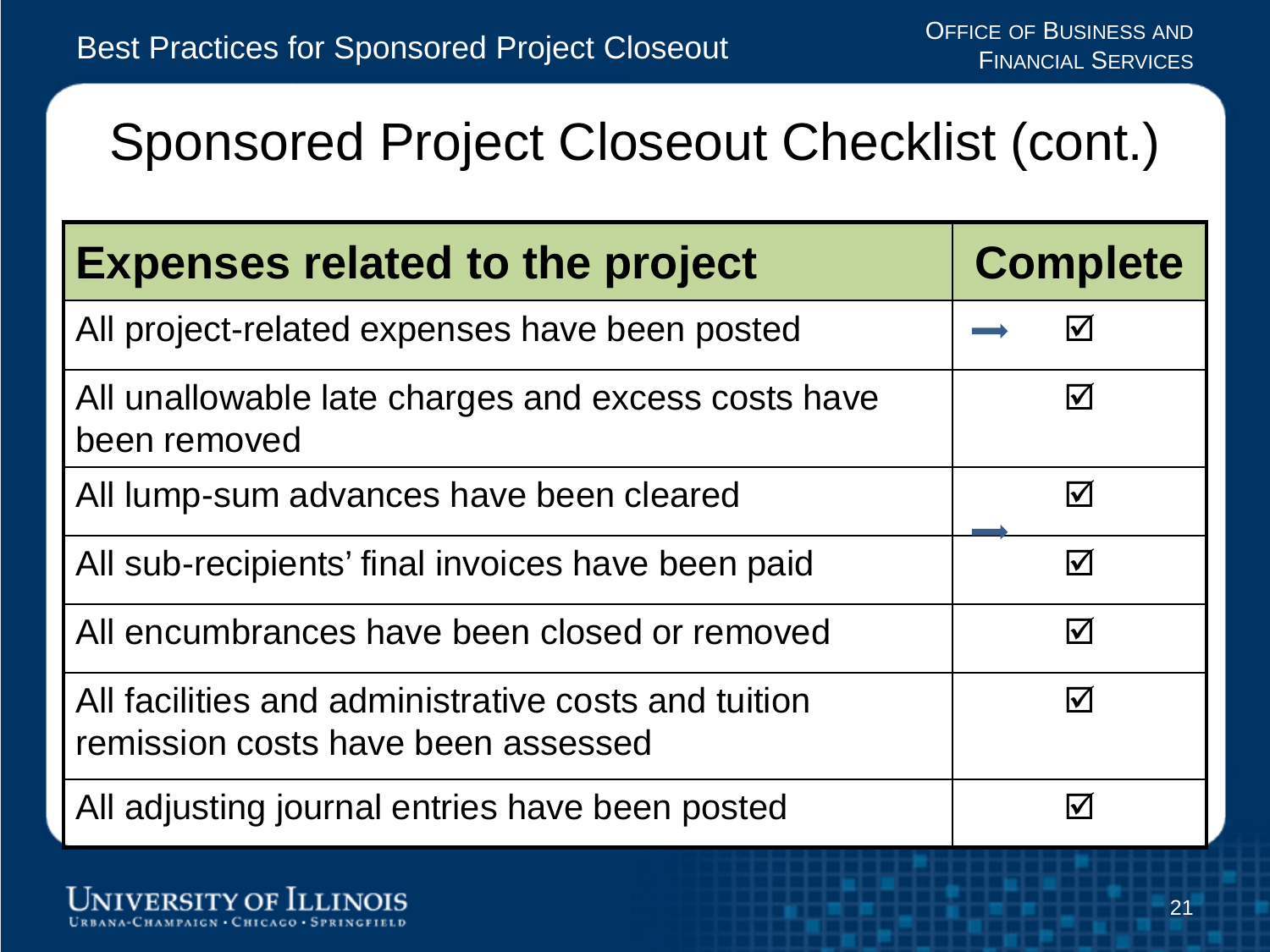#### Sponsored Project Closeout Checklist (cont.)

| Revenue related to the project                        | <b>Complete</b>            |
|-------------------------------------------------------|----------------------------|
| All payments have been received from<br>sponsor       | V                          |
| All cost-share funding has been properly<br>recorded  | $\boldsymbol{\mathcal{V}}$ |
| All technical reporting requirements have<br>been met |                            |
| All financial reporting requirements have<br>been met |                            |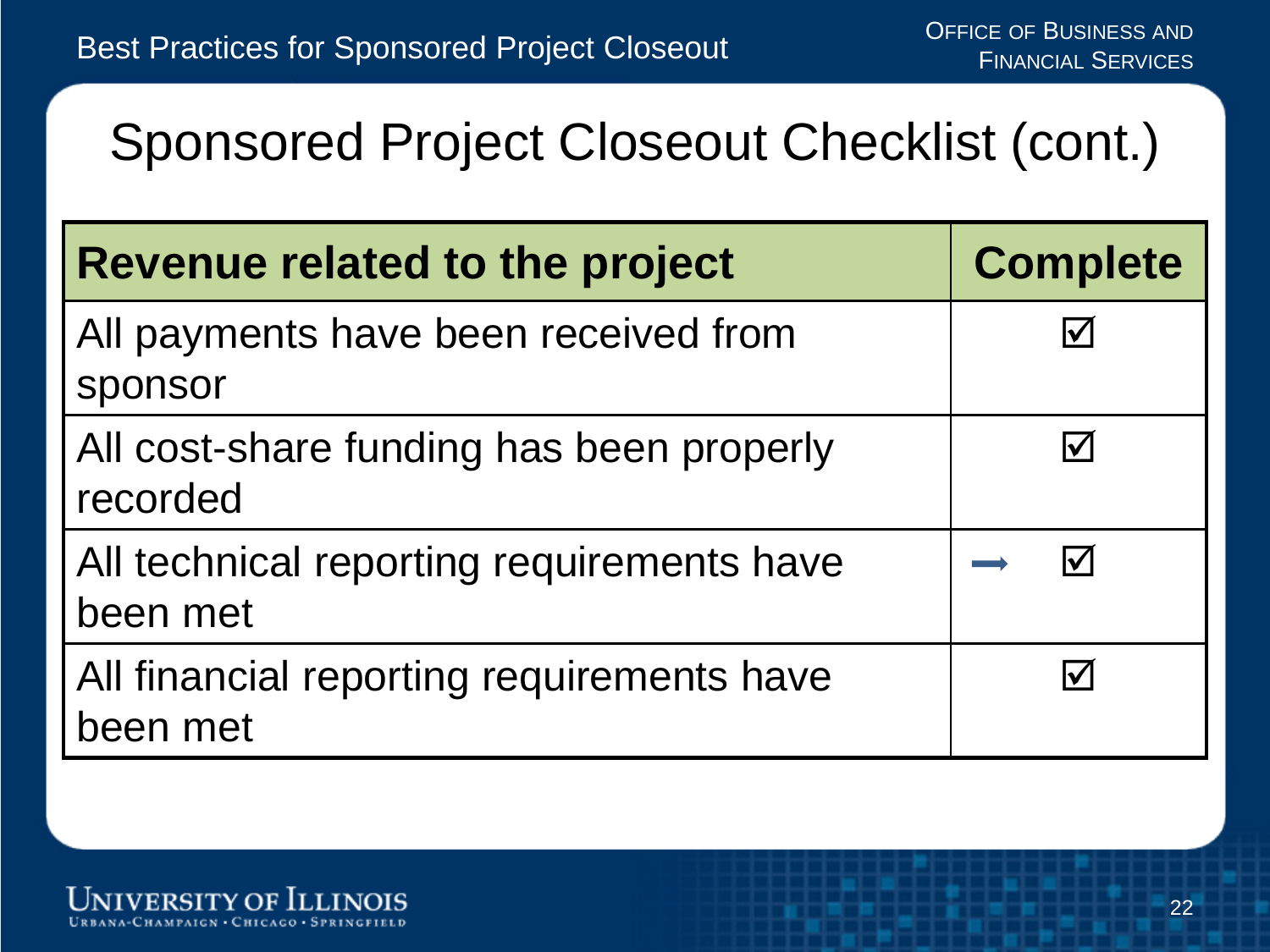# Project Closeout Summary

### **Why is timely project closeout critical?**

- Ensure receipt of final payment
- Save time, money, and reputation of the institution
- Protect withholding of new awards campus-wide by the awarding agency
- $\rightarrow \bullet$  Prevent suspension of payments for costs incurred on other projects funded by the same agency
	- It's a Federal Compliance Requirement